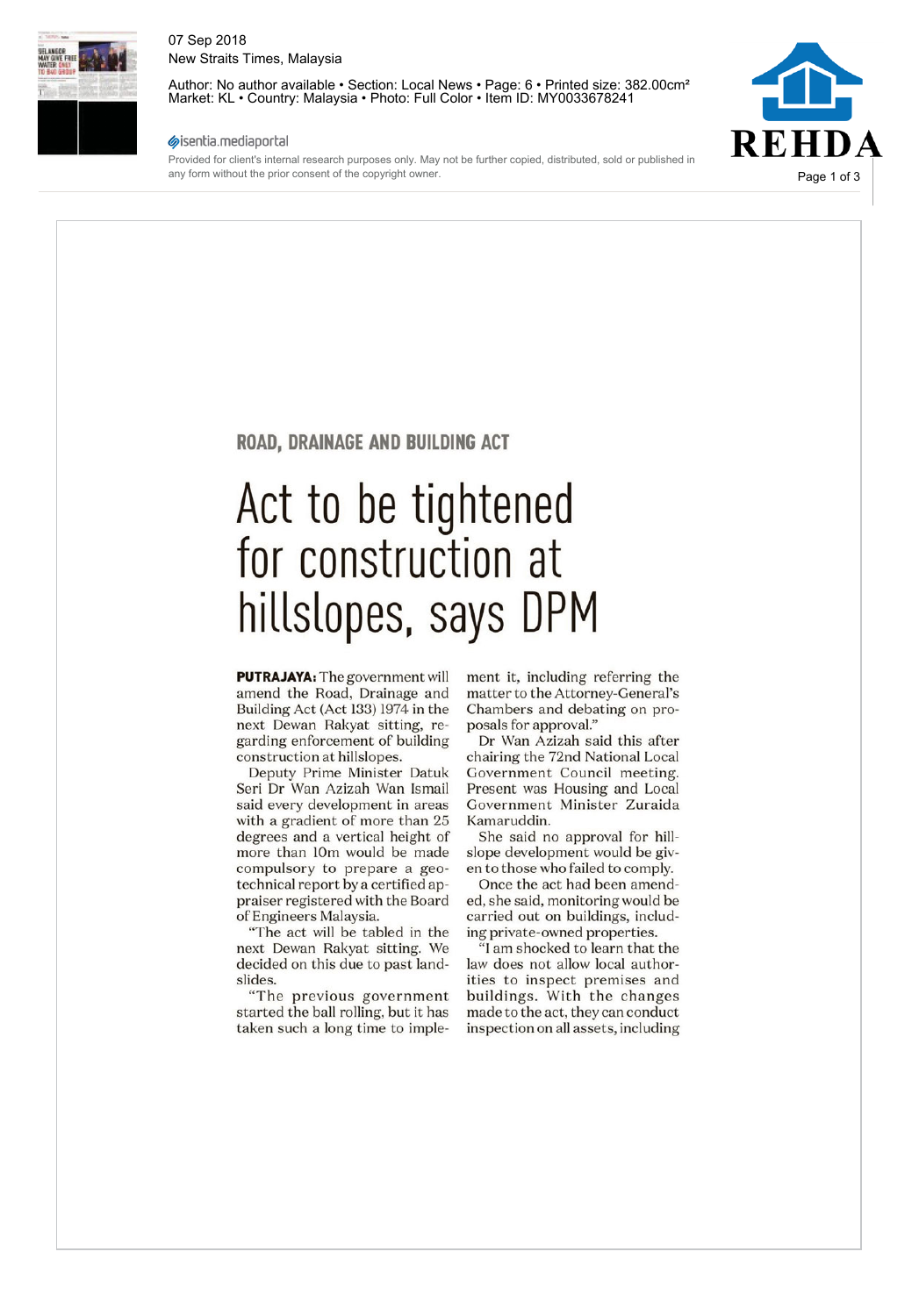

#### 07 Sep 2018 New Straits Times, Malaysia

Author: No author available • Section: Local News • Page: 6 • Printed size: 382.00cm² Market: KL • Country: Malaysia • Photo: Full Color • Item ID: MY0033678241

# **REHDA** Page 2 of 3

#### sisentia.mediaportal

Provided for client's internal research purposes only. May not be further copied, distributed, sold or published in any form without the prior consent of the copyright owner.



*Deputy Prime Minister Datuk Seri Dr Wan Azizah Wan Ismail (centre) chairing the 72nd National Local Government Council meeting in Putrajaya yesterday.* BERNAMA PIC

#### private-owned ones.

"We have decided to hold this meeting more frequently instead of once a year so that things will be more effective and impactful." She said the Housing and Local

Government Ministry would im-

prove its OSC Manual 3.0 to OSC Manual 3.0 plus to expedite the approval processes.

Zuraida said the ministry had proposed for hotels with a threestar rating and above to use biodigester technology to manage solid waste.

The ministry, she added, would discuss it with the authorities to ensure that the use of biodigester technology would be included as a requirement for licence approval.